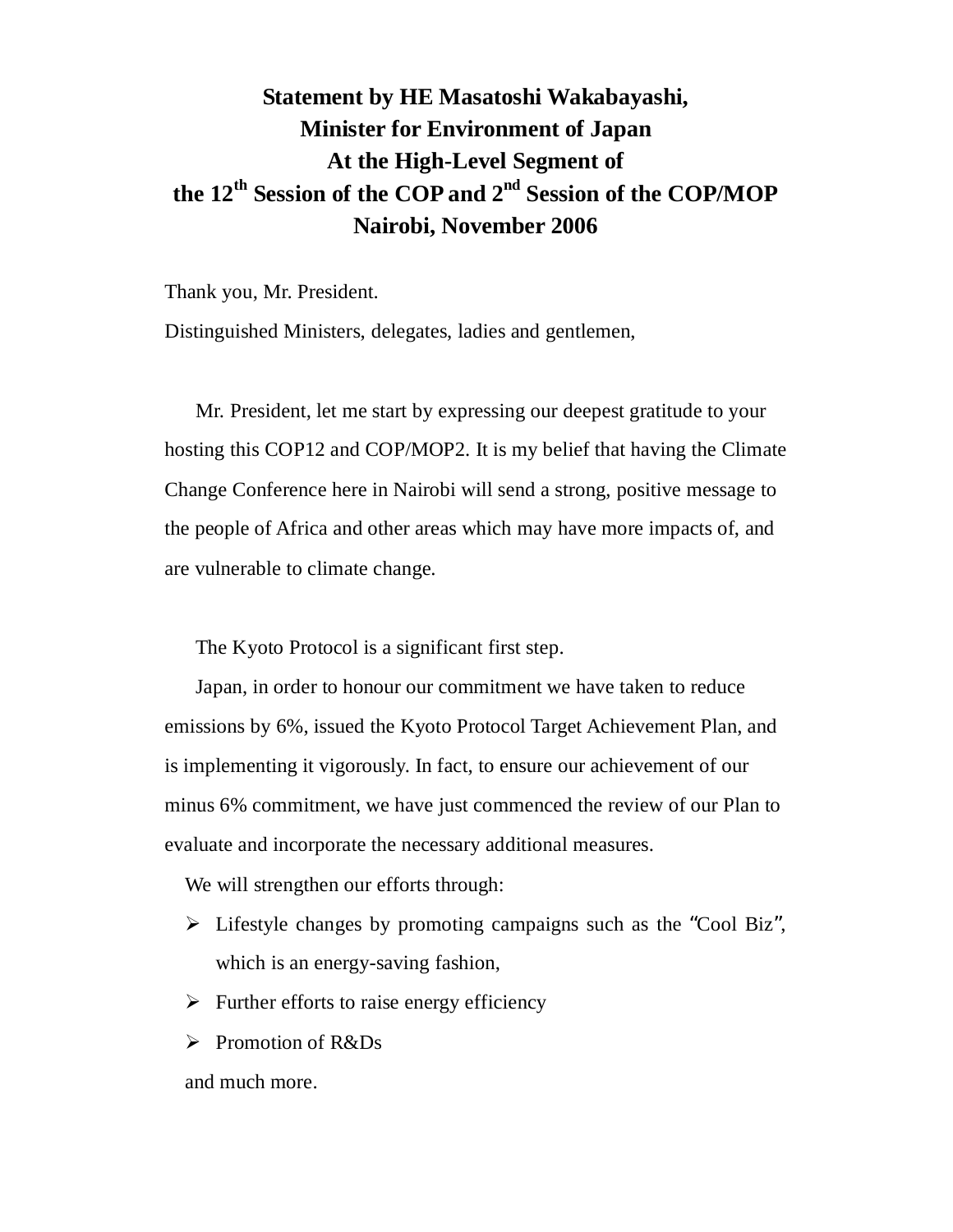The world is watching us as we continue the discussions on creating the framework for Post 2012.

Climate change is real. Next year, the 4<sup>th</sup> Assessment Report of the Intergovernmental Panel on Climate Change (IPCC) will be released. Recent studies show that climate change is proceeding at a speed far greater than perceived before. Also, from the economic viewpoint, it has been reported that the costs of inaction on climate change will surpass greatly its costs of action.

Dear colleagues, we must look at climate change as a problem capable of seriously impacting people's basic livelihoods and this planet's ecosystem. In other words, we must tackle this problem as a matter of security, a "climate security".

The next framework must clarify our pathway to the Ultimate Objective of the Convention. Procedure is important for sure, but it is action that is needed at this state of time.

To minimize the adverse effects of climate change, it is important that we construct an effective framework that brings about maximum reduction efforts by all major emitting countries, while enabling all countries to take effective mitigation measures in accordance with their own capabilities.

Japan firmly believes that this is what the people of the world expect us to do.

Therefore, we must take forward the three tracks, namely the Long-term Dialogue under the Convention, the Comprehensive Review of the Kyoto Protocol, and the Ad-hoc Working Group on future commitments by Annex I countries, so that they may be united under a consistent agreement.